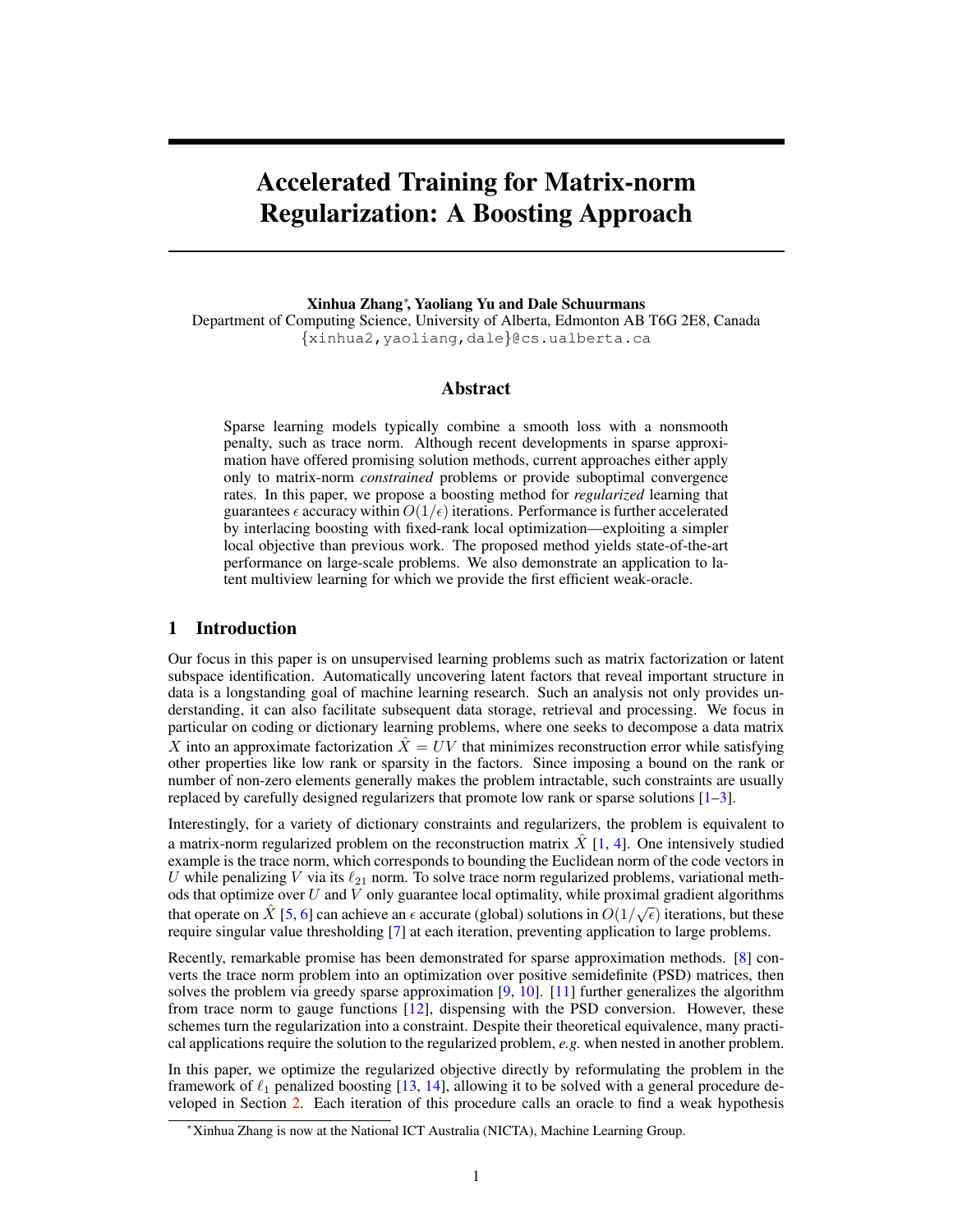(typically a rank-one matrix) yielding the steepest local reduction of the (unregularized) loss. The associated weight is then determined by accounting for the  $\ell_1$  regularization. Our first key contribution is to establish that, when the loss is convex and smooth, the procedure finds an  $\epsilon$  accurate solution within  $O(1/\epsilon)$  iterations. To the best of our knowledge, this is the first  $O(1/\epsilon)$  objective value rate that has been rigorously established for  $\ell_1$  *regularized* boosting. [15] considered a similar boosting approach, but required totally corrective updates. In addition, their rate characterizes the diminishment of the gradient, and is  $O(1/\epsilon^2)$  as opposed to  $O(1/\epsilon)$  established here. [9–11, 16–18] establish similar rates, but only for the constrained version of the problem.

We also show in Section 3 how the empirical performance of  $\ell_1$  penalized boosting can be greatly improved by introducing an auxiliary rank-constrained local-optimization within each iteration. Interlacing rank constrained optimization with sparse updates has been shown effective in semi-definite programming [19–21]. [22] applied the idea to trace norm optimization by factoring the reconstruction matrix into two orthonormal matrices and a positive semi-definite matrix. Unfortunately, this strategy creates a very difficult constrained optimization problem, compelling [22] to resort to manifold techniques. Instead, we use a simpler variational representation of matrix norms that leads to a new local objective that is both *unconstrained* and *smooth*. This allows the application of much simpler and much more efficient solvers to greatly accelerate the overall optimization.

Underlying standard sparse approximation methods is an oracle that *efficiently* selects a weak hypothesis (using boosting terminology). Unfortunately these oracle problems are extremely challenging except in limited cases  $[3, 11]$ . Our next major contribution, in Section 4, is to formulate an efficient oracle for latent *multiview* factorization models [2, 4], based on a positive semi-definite relaxation that we prove incurs no gap.

Finally, we point out that our focus in this paper is on the optimization of convex problems that relax the "hard" rank constraint. We do *not* explicitly minimize the rank, which is different from [23].

**Notation** We use  $\gamma_{\mathcal{K}}$  to denote the gauge induced by set  $\mathcal{K}$ ;  $\|\cdot\|^*$  to denote the dual norm of  $\|\cdot\|$ ; and  $\|\cdot\|_F$ ,  $\|\cdot\|_{tr}$  and  $\|\cdot\|_{sp}$  to denote the Frobenius norm, trace norm and spectral norm respectively.  $||X||_{R,1}$  denotes the row-wise norm  $\sum_i ||X_i||_R$ , while  $\langle X, Y \rangle := \text{tr}(X'Y)$  denotes the inner product. The notation  $X \ge 0$  will denote positive semi-definite;  $X_{i}$  and  $X_{i}$  stands for the *i*-th column and *i*-th row of matrix X; and diag  $\{c_i\}$  denotes a diagonal matrix with the  $(i, i)$ -th entry  $c_i$ .

# 2 The Boosting Framework with  $\ell_1$  Regularization

Consider a coding problem where one is presented an  $n \times m$  matrix Z, whose columns correspond to m training examples. Our goal is to learn an  $n \times k$  dictionary matrix U, consisting of k basis vectors, and a  $k \times m$  coefficient matrix V, such that UV approximates Z under some loss  $L(UV)$ . We suppress the dependence on the data  $Z$  throughout the paper. To remove the scaling invariance between U and V, it is customary to restrict the bases, *i.e.* columns of U, to the unit ball of some norm  $\|\cdot\|_C$ . Unfortunately, for a fixed  $k$ , this coding problem is known to be computationally tractable only for the squared loss. To retain tractability for a variety of convex losses, a popular and successful recent approach has been to avoid any "hard" constraint on the number of bases, *i.e.* k, and instead impose regularizers on the matrix V that encourage a low rank or sparse solution.

To be more specific, the following optimization problem lies at the heart of many sparse learning models [*e.g.* 1, 3, 4, 24, 25]:

$$
\min_{U:\|U_{:i}\|_{C}\leq 1} \min_{\tilde{V}} L(U\tilde{V}) + \lambda \|\tilde{V}\|_{R,1},\tag{1}
$$

where  $\lambda \geq 0$  specifies the tradeoff between loss and regularization. The  $\|\cdot\|_R$  norm in the block R-1 norm provides the flexibility of promoting useful structures in the solution,  $e.g. \ell_1$  norm for sparse solutions,  $\ell_2$  norm for low rank solutions, and block structured norms for group sparsity. To solve (1), we first reparameterize the rows of  $\tilde{V}$  by  $\tilde{V}_{i:} = \sigma_i V_{i:}$ , where  $\sigma_i \geq 0$  and  $||\tilde{V}_{i:}||_R \leq 1$ . Now (1) can be reformulated by introducing the reconstruction matrix  $X := U\tilde{V}$ :

$$
(1) = \min_{X} L(X) + \lambda \min_{U, \tilde{V}: ||U_{:i}||_{C} \le 1, U\tilde{V} = X} ||\tilde{V}||_{R,1} = \min_{X} L(X) + \lambda \min_{\sigma, U, V: \sigma \ge 0, U\Sigma V = X} \sum_{i} \sigma_{i}, \quad (2)
$$

where  $\Sigma = \text{diag}\{\sigma_i\}$ , and U and V in the last minimization also carry norm constraints. (2) is illuminating in two respects. First it reveals that the regularizer essentially seeks a rank-one decomposition of the reconstruction matrix X, and penalizes the  $\ell_1$  norm of the combination coefficients as a proxy of the "rank". Second, the regularizer in (2) is now expressed precisely in the form of the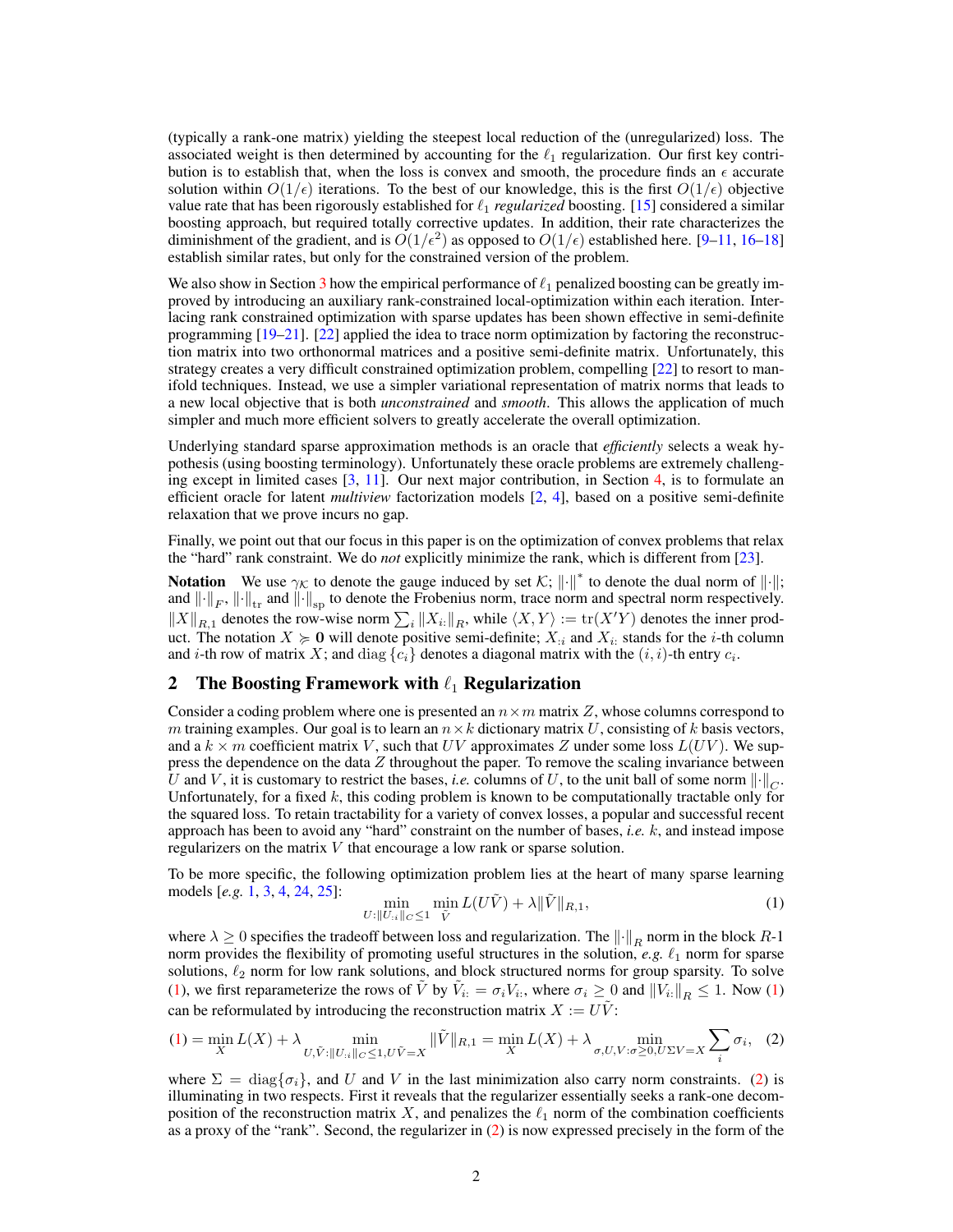| <b>Algorithm 1:</b> The vanilla boosting algorithm.                                                     | <b>Algorithm 2:</b> Boosting with local search.                                                                                                |
|---------------------------------------------------------------------------------------------------------|------------------------------------------------------------------------------------------------------------------------------------------------|
| <b>Require:</b> The weak hypothesis set $\mathcal A$ in (3).                                            | <b>Require:</b> A set of weak hypotheses $A$ .                                                                                                 |
| 1: Set $X_0 = 0$ , $s_0 = 0$ .                                                                          | 1: Set $X_0 = 0$ , $U_0 = V_0 = \Lambda_0 = [$ , $s_0 = 0$ .                                                                                   |
| 2: for $k = 1, 2, $ do                                                                                  | 2: for $k = 1, 2, $ do                                                                                                                         |
| $H_k \leftarrow \operatorname{argmin} \langle \nabla L(X_{k-1}), H \rangle.$<br>3:                      | $(\mathbf{u}_k, \mathbf{v}_k) \leftarrow \operatorname{argmin} \langle \nabla L(X_{k-1}), \mathbf{u}\mathbf{v}' \rangle.$<br>3:<br>$uv' \in A$ |
| $H \in \mathcal{A}$                                                                                     | 4: $(a_k, b_k) \leftarrow$                                                                                                                     |
| 4: $(a_k, b_k) \leftarrow$                                                                              | $\arg\min L(aX_{k-1}+b\mathbf{u}_k\mathbf{v}'_k)+\lambda(as_k+b).$                                                                             |
| $\argmin L(aX_{k-1}+bH_k) + \lambda(as_k+b).$                                                           | a>0, b>0                                                                                                                                       |
| a > 0, b > 0                                                                                            | 5: $U_{\text{init}} \leftarrow (\hat{U}_{k-1} \sqrt{a_k \Lambda_{k-1}}, \sqrt{b_k} \mathbf{u}_k),$                                             |
| 5: $\sigma_i^{(k)} \leftarrow a_k \sigma_i^{(k-1)}, A_i^{(k)} \leftarrow A_i^{(k-1)}, \forall i \leq k$ | $V_{\text{init}} \leftarrow (\sqrt{a_k \Lambda_{k-1} V_{k-1}}, \sqrt{b_k} \mathbf{v}_k)'.$                                                     |
| $\sigma_k^{(k)} \leftarrow b_k, A_k^{(k)} \leftarrow H_k.$                                              | Locally optimize $g(U, V)$ with initial<br>6:                                                                                                  |
| $X_k \leftarrow \sum_{i=1}^k \sigma_i^{(k)} A_i^{(k)} = a_k X_{k-1} + b_k H_k,$<br>6:                   | value ( $U_{\text{init}}$ , $V_{\text{init}}$ ). Get a solution ( $U_k$ , $V_k$ ).                                                             |
|                                                                                                         | 7:<br>$X_k \leftarrow U_k V_k, \Lambda_k \leftarrow \text{diag}\{\ U_{:i}\ _C \ V_{i:}\ _R\},\$                                                |
| $s_k \leftarrow \sum_{i=1}^k \sigma_i^{(k)} = a_k s_{k-1} + b_k.$                                       | $s_k \leftarrow \frac{1}{2} \sum_{i=1}^k (  U_{:i}  _C^2 +   V_{i:}  _R^2).$                                                                   |
| $7:$ end for                                                                                            | 8: end for                                                                                                                                     |

gauge function  $\gamma_K$  induced by the convex hull K of the set<sup>1</sup>

$$
\mathcal{A} = \{\mathbf{uv}' : \|\mathbf{u}\|_C \le 1, \|\mathbf{v}\|_R \le 1\}.
$$
\n(3)

Since K is convex and symmetric ( $-\mathcal{K} = \mathcal{K}$ ), the gauge function  $\gamma_K$  is in fact a norm, hence the support function of A defines the dual norm  $\|\cdot\|$  (see *e.g.* [26, Proposition V.3.2.1]):

$$
\|\Lambda\| := \max_{X \in \mathcal{A}} \text{tr}(X'\Lambda) = \max_{\mathbf{u}, \mathbf{v}: \|\mathbf{u}\|_{C} \le 1, \|\mathbf{v}\|_{R} \le 1} \mathbf{u}'\Lambda \mathbf{v} = \max_{\mathbf{u}: \|\mathbf{u}\|_{C} \le 1} \|\Lambda' \mathbf{u}\|_{R}^{*} = \max_{\mathbf{v}: \|\mathbf{v}\|_{R} \le 1} \|\Lambda \mathbf{v}\|_{C}^{*}, \quad (4)
$$

and the gauge function  $\gamma_K$  is simply its dual norm  $\|\cdot\|_*$ . For example, when  $\|\cdot\|_R = \|\cdot\|_C = \|\cdot\|_2$ , we have  $\|\cdot\| = \|\cdot\|_{\text{sp}}$ , so the regularizer (as the dual norm) becomes  $\|\cdot\|_{\text{tr}}$ . Another special case of this result was found in [4, Theorem 1], where again  $\|\cdot\|_R = \|\cdot\|_2$  but  $\|\cdot\|_C$  is more complicated than  $\|\cdot\|_2$ . Note that the original proofs in [1, 4] are somewhat involved. Moreover, this gauge function framework is flexible enough to subsume a number of structurally regularized problems [11, 12], and it is certainly possible to devise other  $\|\cdot\|_R$  and  $\|\cdot\|_C$  norms that would induce interesting matrix norms.

The gauge function framework also allows us to develop an efficient boosting algorithm for (2), by resorting to the following equivalent problem:

$$
\{\sigma_i^*, A_i^*\} := \operatorname*{argmin}_{\sigma_i \ge 0, A_i \in \mathcal{A}} f(\{\sigma_i, A_i\}), \quad \text{where} \quad f(\{\sigma_i, A_i\}) := L\Big(\sum_i \sigma_i A_i\Big) + \lambda \sum_i \sigma_i. \tag{5}
$$

The optimal solution  $X^*$  of (2) can be easily recovered as  $\sum_i \sigma_i^* A_i^*$ . Note that in the boosting terminology, A corresponds to the set of weak hypotheses.

#### 2.1 The boosting algorithm

To solve (5) we propose the boosting strategy presented in Algorithm 1. At each iteration, a weak hypothesis  $H_k$  that yields the most rapid local decrease of the loss L is selected. Then  $H_k$  is combined with the previous ensemble by tuning its weights to optimize the regularized objective. Note that in Step 5 all the weak hypotheses selected in the previous steps are scaled by the *same* value.

As the  $\ell_1$  regularizer requires the sum of all the weights, we introduce a variable  $s_k$  that recursively updates this sum in Step 6. In addition,  $X_k$  is used only in Step 3 and 4, which do not require its explicit expansion in terms of the elements of  $A$ . Therefore this expansion of  $X_k$  does not need to be explicitly maintained and Step 5 is included only for conceptual clarity.

#### 2.2 Rate of convergence

We prove the convergence rate of Algorithm 1, under the standard assumption:

Assumption 1 L *is bounded from below and has bounded sub-level sets. The problem* (5) *admits at least one minimizer* X<sup>∗</sup> *.* L *is differentiable and satisfies the following inequality for all* η ∈

<sup>1</sup>Recall that the gauge function  $\gamma_K$  is defined as  $\gamma_K(X) := \inf \{ \sum_i \sigma_i : \sum_i \sigma_i A_i = X, A_i \in \mathcal{K}, \sigma_i \ge 0 \}.$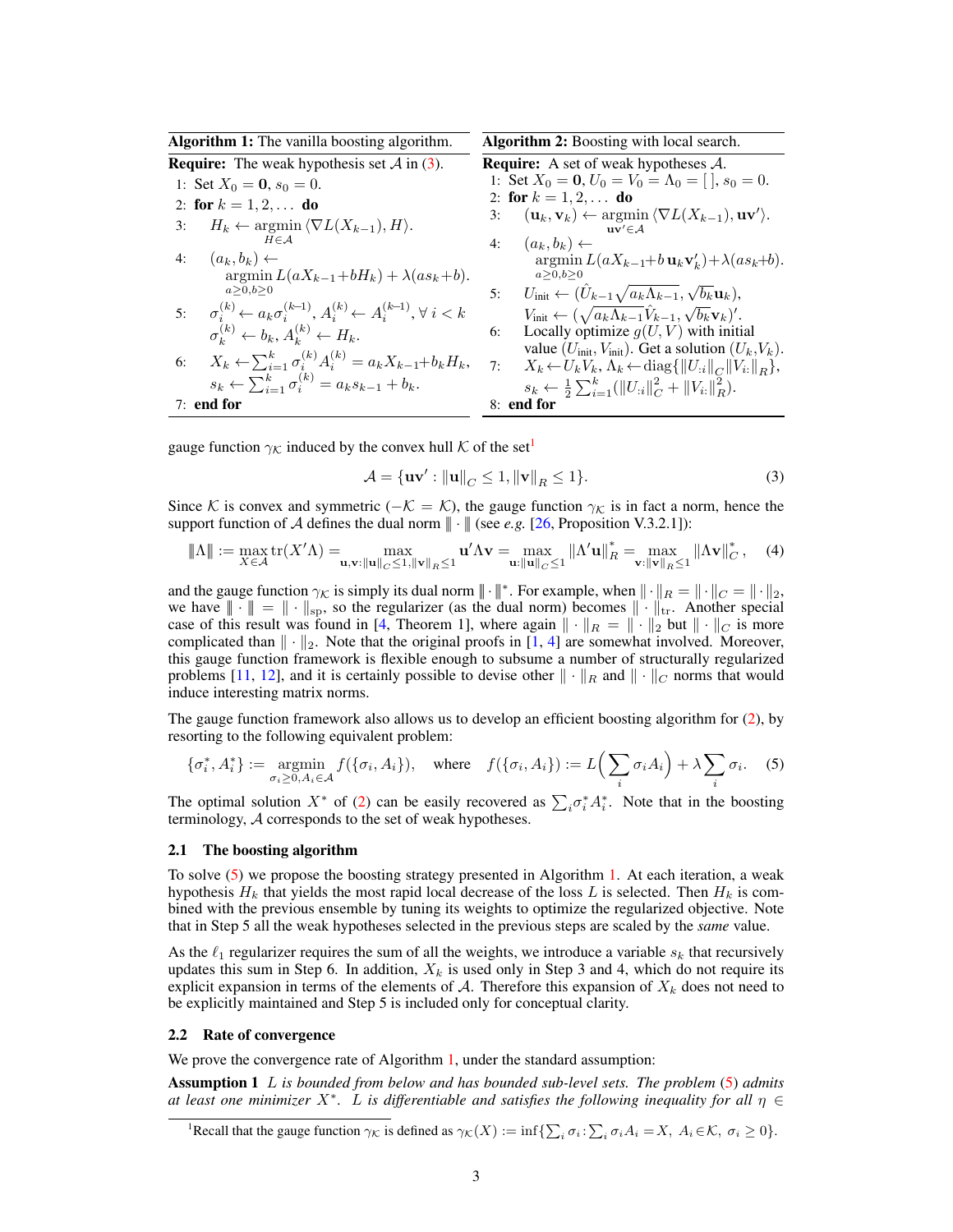[0, 1] *and* A, B *in the (smallest) convex set that contains both* X<sup>∗</sup> *and the sub-level set of* f(0)*:*  $L((1 - \eta)A + \eta B) \leq L(A) + \eta \langle B - A, \nabla L(A) \rangle + \frac{C_L \eta^2}{2}$  $\frac{L}{2}$ . Here  $C_L > 0$  is a finite constant that *depends only on* L *and* X<sup>∗</sup> *.*

**Theorem 1 (Rate of convergence)** *Under Assumption 1, Algorithm 1 finds an*  $\epsilon$  *accurate solution to* (5) in  $O(1/\epsilon)$  steps. More precisely, denoting  $f^*$  as the minimum of (5), then

$$
f(\{\sigma_i^{(k)}, A_i^{(k)}\}) - f^* \le \frac{4C_L}{k+2}.\tag{6}
$$

The proof is given in Appendix A. Note that the rate is independent of the regularization constant  $\lambda$ .

In the proof we fix the variable a in Step 4 of Algorithm 1 to be simply  $\frac{2}{k+2}$ ; it should be clear that setting a by line search will only accelerate the convergence. An even more aggressive scheme is the totally corrective update [15], which in Step 4 finds the weights for *all*  $A_i^{(k)}$ 's selected so far:

$$
\min_{\sigma_i \ge 0} L\left(\sum_{i=1}^k \sigma_i A_i^{(k)}\right) + \lambda \sum_{i=1}^k \sigma_i.
$$
\n(7)

But in this case we will have to explicitly maintain the expansion of  $X_t$  in terms of the  $A_i^{(k)}$ 's. For boosting without regularization, the  $1/\epsilon$  rate of convergence is known to be optimal [27]. We conjecture that  $1/\epsilon$  is also a lower bound for regularized boosting.

Extensions Our proof technique allows the regularizer to be generalized to the form  $h(\gamma_K(X))$ , where h is a convex non-decreasing function over [0,  $\infty$ ). In (5), this replaces  $\sum_i \sigma_i$  with  $h(\sum_i \sigma_i)$ . By taking  $h(x)$  as the indicator  $h(x) = 0$  if  $x \le 1$ ;  $\infty$  otherwise, our rate can be straightforwardly translated into the constrained setting.

#### 3 Local Optimization with Fixed Rank

In Algorithm 1,  $X_k$  is determined by searching in the conic hull of  $X_{k-1}$  and  $H_k$ .<sup>2</sup> Suppose there exists some auxiliary procedure that allows  $X_k$  to be further improved somehow to  $Y_k$  (*e.g.* by local greedy search), then the overall optimization can benefit from it. The only challenge, nevertheless, is how to restore the "context" from  $Y_k$ , especially the bases  $A_i$  and their weights  $\sigma_i$ .

In particular, suppose we have an auxiliary function  $g$  and the following procedure is feasible:

**1.** Initialization: given an ensemble  $\{\sigma_i, A_i\}$ , there exists a S such that  $g(S) \le f(\{\sigma_i, A_i\})$ .

**2.** Local optimization: some (local) optimizer can find a T such that  $g(T) \leq g(S)$ .

**3.** Recovery: one can recover an ensemble  $\{\beta_i, B_i : \beta_i \ge 0, B_i \in \mathcal{A}\}$  such that  $f(\{\beta_i, B_i\}) \le g(T)$ .

Then obviously the new ensemble  $\{\beta_i, B_i\}$  improves upon  $\{\sigma_i, A_i\}$ . This local search scheme can be easily embedded into Algorithm 1 as follows. After Step 5, initialize  $S$  by  $\{\sigma_i^{(k)}, A_i^{(k)}\}$ . Perform local optimization and recover  $\{\beta_i, B_i\}$ . Then replace Step 6 by  $X_k = \sum_i \beta_i B_i$  and  $s_k = \sum_i \beta_i$ . The rate of convergence will directly carry over. However, the major challenge here is the potentially expensive step of recovery because little assumption or constraint is made on T.

Fortunately, a careful examination of Algorithm 1 reveals that a complete recovery of  $\{\beta_i,B_i\}$  is not required. Indeed, only two "sufficient statistics" are needed:  $X_k$  and  $s_k$ , and therefore it suffices to recover them only. Next we will show how this can be accomplished efficiently in (2) . Two simple propositions will play a key role. Both proofs can be found in Appendix C.

**Proposition 1** *For the gauge*  $\gamma_K$  *induced by* K, *the convex hull of* A *in* (3)*, we have* 

$$
\gamma_{\mathcal{K}}(X) = \min_{U, V: UV = X} \frac{1}{2} \sum_{i} \left( \|U_{:i}\|_{C}^{2} + \|V_{i:}\|_{R}^{2} \right).
$$
 (8)

<sup>&</sup>lt;sup>2</sup> This does *not* mean  $X_k$  is a minimizer of  $L(X) + \lambda \gamma \kappa(X)$  in that cone, because the bases are not optimized simultaneously. Incidentally, this also shows why working with (5) turns out to be more convenient.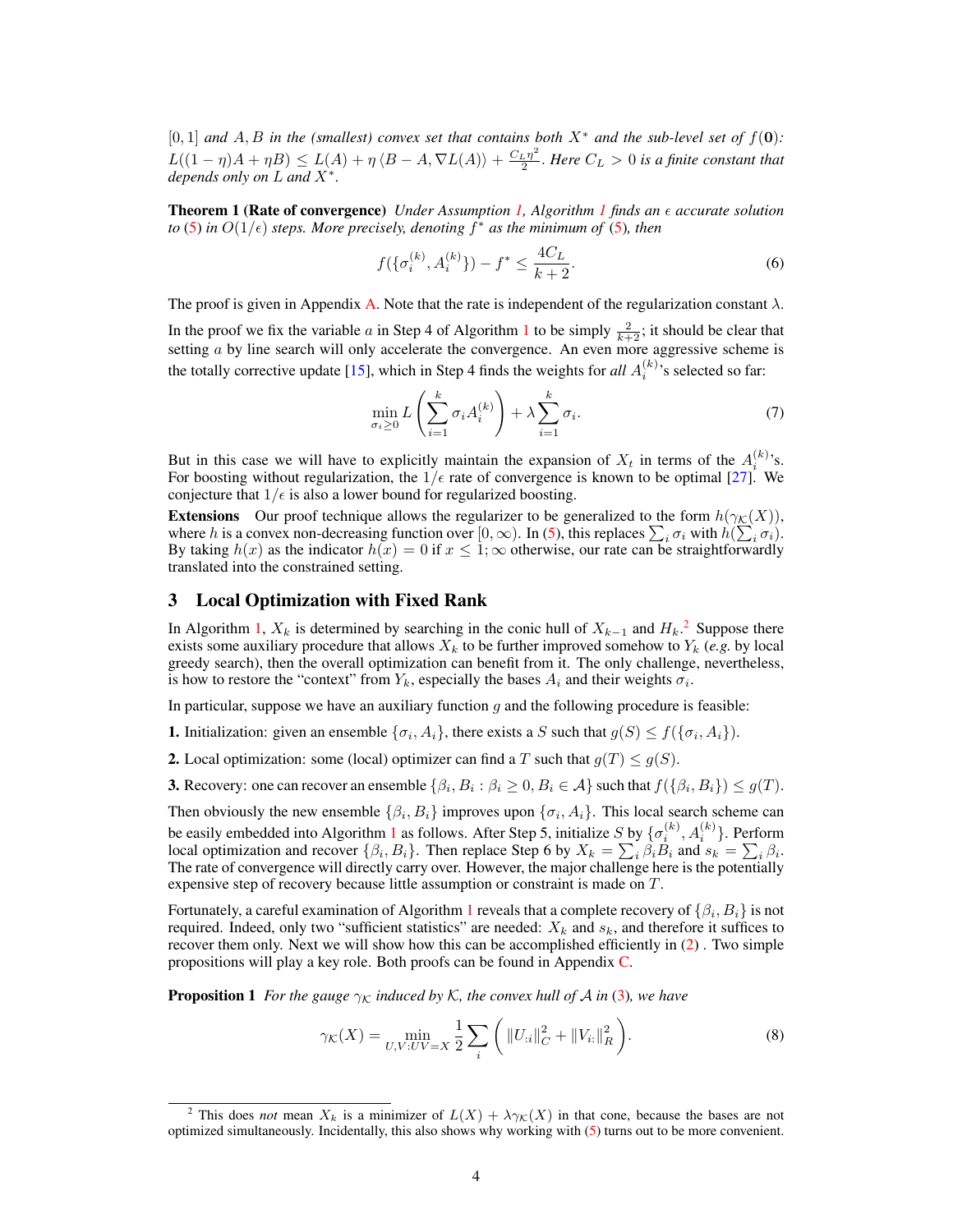If  $\left\| \cdot \right\|_R = \left\| \cdot \right\|_C = \left\| \cdot \right\|_2$ , then  $\gamma_K$  becomes the trace norm (as we saw before), and  $\sum_i (\left\| U_{:i} \right\|_C^2 +$  $||V_{i:}||_{R}^{2}$  is simply  $||U||_{F}^{2} + ||V||_{F}^{2}$ . Then Proposition 1 is a well-known variational form of the trace norm [28]. This motivates us to choose the auxiliary function as

$$
g(U, V) = L(UV) + \frac{\lambda}{2} \sum_{i} \left( ||U_{:i}||_{C}^{2} + ||V_{i:}||_{R}^{2} \right).
$$
\n(9)

**Proposition 2** For any  $U \in \mathbb{R}^{m \times k}$  and  $V \in \mathbb{R}^{k \times n}$ , there exist  $\sigma_i \geq 0$ ,  $\mathbf{u}_i \in \mathbb{R}^m$ , and  $\mathbf{v}_i \in \mathbb{R}^n$  such that

$$
UV = \sum_{i=1}^{k} \sigma_i \mathbf{u}_i \mathbf{v}'_i, \quad \|\mathbf{u}_i\|_C \le 1, \quad \|\mathbf{v}_i\|_R \le 1, \quad \sum_{i=1}^{k} \sigma_i = \frac{1}{2} \sum_{i=1}^{k} \left( \|U_{:i}\|_C^2 + \|V_{i:}\|_R^2 \right). \tag{10}
$$

Now we can specify concrete details for local optimization in the context of matrix norms:

**1.** Initialize: given 
$$
\{\sigma_i \ge 0, \mathbf{u}_i \mathbf{v}'_i \in A\}_{i=1}^k
$$
, set  $(U_{\text{init}}, V_{\text{init}})$  to satisfy  $g(U_{\text{init}}, V_{\text{init}}) = f(\{\sigma_i, \mathbf{u}_i \mathbf{v}'_i\})$ :  
\n $U_{\text{init}} = (\sqrt{\sigma_1} \mathbf{u}_1, \dots, \sqrt{\sigma_k} \mathbf{u}_k),$  and  $V_{\text{init}} = (\sqrt{\sigma_1} \mathbf{v}_1, \dots, \sqrt{\sigma_k} \mathbf{v}_k)'$ . (11)

- **2.** Locally optimize  $g(U, V)$  with initialization  $(U_{init}, V_{init})$ , to obtain a solution  $(U^*, V^*)$ .
- **3.** Recovery: use Proposition 2 to (conceptually) recover  $\{\beta_i, \hat{\mathbf{u}}_i, \hat{\mathbf{v}}_i\}$  from  $(U^*, V^*)$ .

The key advantage of this procedure is that Proposition 2 allows  $X_k$  and  $s_k$  to be computed *directly* from  $(U^*, V^*)$ , keeping the recovery completely implicit:

$$
X_k = \sum_{i=1}^k \beta_i \hat{\mathbf{u}}_i \hat{\mathbf{v}}_i' = U^* V^*, \text{ and } s_k = \sum_{i=1}^k \sigma_i = \frac{1}{2} \sum_{i=1}^k \left( \| U_{:i}^* \|_{C}^2 + \| V_{i:}^* \|_{R}^2 \right). \tag{12}
$$

In addition, Proposition 2 ensures that locally improving the solution does not incur an increment in the number of weak hypotheses. Using the same trick, the  $(U<sub>init</sub>, V<sub>init</sub>)$  in (11) for the  $(k + 1)$ -th iteration can also be formulated in terms of  $(U^*, V^*)$ . Different from the local optimization for trace norm in [21] which naturally works on the original objective, our scheme requires a nontrivial (variational) reformulation of the objective based on Propositions 1 and 2.

The final algorithm is summarized in Algorithm 2, where  $\hat{U}$  and  $\hat{V}$  in Step 5 denote the column-wise and row-wise normalized versions of  $U$  and  $V$ , respectively. Compared to the local optimization in [22], which is hampered by orthogonal and PSD constraints, our (local) objective in (9) is unconstrained and smooth for many instances of  $\|\cdot\|_C$  and  $\|\cdot\|_R$ . This is plausible because no other constraints (besides the norm constraint), such as orthogonality, are imposed on  $U$  and  $V$  in Proposition 2. Thus the local optimization we face, albeit non-convex in general, is more amenable to efficient solvers such as L-BFGS.

**Remark** Consider if one performs totally corrective update as in  $(7)$ . Then all of the coefficients and weak hypotheses from  $(U^*, V^*)$  have to be considered, which can be computationally expensive. For example, in the case of trace norm, this leads to a full SVD on  $U^*V^*$ . Although  $U^*$  and  $V^*$ usually have low rank, which can be exploited to ameliorate the complexity, it is clearly preferable to completely eliminate the recovery step, as in Algorithm 2.

## 4 Latent Generative Model with Multiple Views

Underlying most boosting algorithms is an oracle that identifies the steepest descent weak hypothesis (Step 3 of Algorithm 1). Approximate solutions often suffice [8, 9]. When  $\|\cdot\|_R$  and  $\|\cdot\|_C$  are both Euclidean norms, this oracle can be efficiently computed via the leading left and right singular vector pair. However, for most other interesting cases like low rank tensors, such an oracle is intractable [29]. In this section we discover that for an important problem of multiview learning, the oracle can be surprisingly solved in polynomial time, yielding an efficient computational strategy.

Multiview learning analyzes multi-modal data, such as heterogeneous descriptions of text, image and video, by exploiting the implicit conditional independence structure. In this case, beyond a single dictionary U and coefficient matrix V that model a single view  $Z^{(1)}$ , multiple dictionaries  $U^{(k)}$  are needed to reconstruct multiple views  $Z^{(k)}$ , while keeping the latent representation V shared across all views. Formally the problem in multiview factorization is to optimize [2, 4]:

$$
\min_{U^{(1)}:\|U_{:i}^{(1)}\|_{C} \le 1} \dots \min_{U^{(k)}:\|U_{:i}^{(k)}\|_{C} \le 1} \min_{V} \sum_{t=1}^{k} L_{t}(U^{(t)}V) + \lambda \|V\|_{R,1}.
$$
\n(13)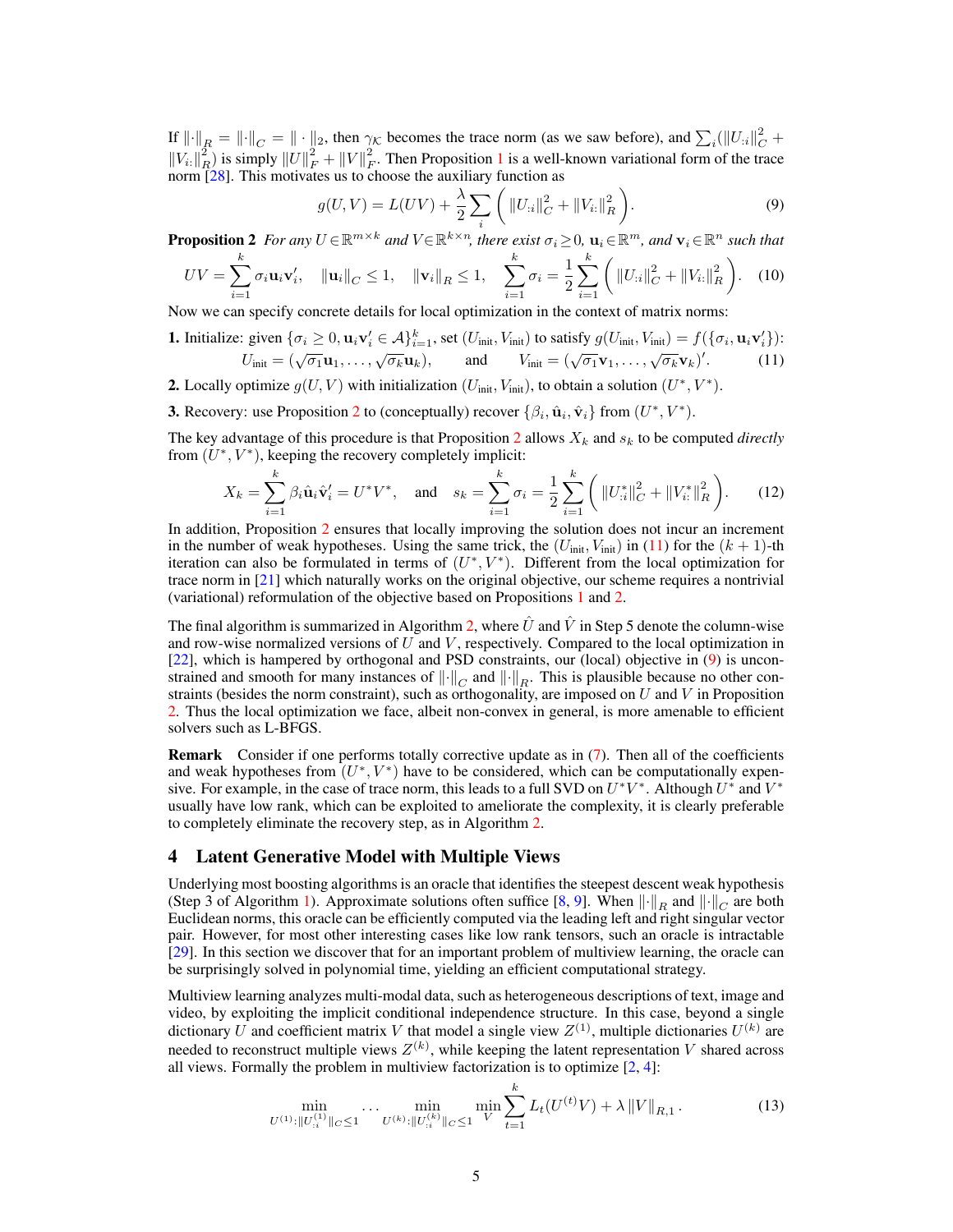We can easily re-express the problem as an equivalent "single" view formulation (1) by stacking all  ${U^{(t)}}$  into the rows of a big matrix U, with a new column norm  $||U_{:i}||_C := \max_{t=1...k} ||U_{:i}^{(t)}||_C$ . Then the constraints on  $U^{(t)}$  in (13) can be equivalently written as  $||U_{i}||_{C} \leq 1$ , and Algorithm 2 can be directly applied with two specializations. First the auxiliary function  $g(U, V)$  in (9) becomes

$$
g(U,V) = L(UV) + \frac{\lambda}{2} \sum_{i} \left( \left( \max_{t=1...k} \|U_{:i}^{(t)}\|_{C} \right)^{2} + \|V_{i:}\|_{R}^{2} \right) = L(UV) + \frac{\lambda}{2} \sum_{i} \left( \max_{t=1...k} \|U_{:i}^{(t)}\|_{C}^{2} + \|V_{i:}\|_{R}^{2} \right)
$$

which can be locally optimized. The only challenge left is the oracle problem in (4), which takes the following form when all norms are Euclidean:

$$
\max_{\|\mathbf{u}\|_{C}\leq 1, \|\mathbf{v}\|\leq 1} \mathbf{u}'\Lambda \mathbf{v} = \max_{\|\mathbf{u}\|_{C}\leq 1} \|\Lambda'\mathbf{u}\|^2 = \max_{\mathbf{u}:\forall t, \|\mathbf{u}_t\|\leq 1} \left\|\sum_{t} \Lambda'_t \mathbf{u}_t\right\|^2. \tag{14}
$$

[4, 24] considered the case where  $k = 2$  and showed that exact solutions to (14) can be found efficiently. But their derivation does not seem to extend to  $k > 2$ . Fortunately there is still an interesting and tractable scenario. Consider multilabel classification with a small number of classes, and  $U^{(1)}$ and  $U^{(2)}$  are two views of features (*e.g.* image and text). Then each class label corresponds to a view and the corresponding  $u_t$  is univariate. Since there must be an optimal solution on the extreme points of the feasible region, we can enumerate  $\{-1, 1\}$  for  $u_t$  ( $t \geq 3$ ) and for each assignment solve a subproblem of the following form that instantiates  $(14)$  (c is a constant vector)

$$
(QP) \quad \max_{\mathbf{u}_1, \mathbf{u}_2} \|\Lambda_1' \mathbf{u}_1 + \Lambda_2' \mathbf{u}_2 + \mathbf{c}\|^2, \ s.t. \ \|\mathbf{u}_1\| \le 1, \ \|\mathbf{u}_2\| \le 1. \tag{15}
$$

Due to inhomogeneity, the technique in  $[4]$  is not applicable. Rewrite  $(15)$  in matrix form

$$
(QP) \quad \min_{\mathbf{z}} \langle M_0, \mathbf{z} \mathbf{z}' \rangle \quad s.t. \quad \langle M_1, \mathbf{z} \mathbf{z}' \rangle \le 0 \quad \langle M_2, \mathbf{z} \mathbf{z}' \rangle \le 0 \quad \langle I_{00}, \mathbf{z} \mathbf{z}' \rangle = 1, \quad (16)
$$

where 
$$
\mathbf{z} = \begin{pmatrix} r \\ \mathbf{u}_1 \\ \mathbf{u}_2 \end{pmatrix}
$$
,  $M_0 = -\begin{pmatrix} 0 & \mathbf{c}' \Lambda'_1 & \mathbf{c}' \Lambda'_2 \\ \Lambda_1 \mathbf{c} & \Lambda_1 \Lambda'_1 & \Lambda_1 \Lambda'_2 \\ \Lambda_2 \mathbf{c} & \Lambda_2 \Lambda'_1 & \Lambda_2 \Lambda'_2 \end{pmatrix}$ ,  $M_1 = \begin{pmatrix} -1 & & \\ & I & \\ & & 0 \end{pmatrix}$ ,  $M_2 = \begin{pmatrix} -1 & & \\ & 0 & \\ & & I \end{pmatrix}$ ,

and  $I_{00}$  is a zero matrix with only the  $(1, 1)$ -th entry being 1. Let  $X = \mathbf{z} \mathbf{z}'$ , a semi-definite programming relaxation for  $(QP)$  can be obtained by dropping the rank-one constraint:

$$
(SP) \quad \min_{X} \ \langle M_0, X \rangle \, , \quad s.t. \quad \langle M_1, X \rangle \le 0, \quad \langle M_2, X \rangle \le 0, \quad \langle I_{00}, X \rangle = 1, \quad X \succeq \mathbf{0}. \tag{17}
$$

Its dual problem, which is also the Lagrange dual of  $(QP)$ , can be written as

$$
(SD) \quad \max_{y_0, y_1, y_2} y_0, \quad s.t. \quad Z := M_0 - y_0 I_{00} + y_1 M_1 + y_2 M_2 \succeq \mathbf{0}, \quad y_1 \ge 0, \quad y_2 \ge 0. \tag{18}
$$

 $(SD)$  is a convex problem that can be solved efficiently by, *e.g.*, cutting plane methods.  $(SP)$  is also a convex semidefinite program (SDP) amenable for standard SDP solvers. However further recovering the solution to  $(QP)$  is *not* straightforward, because there may be a gap between the optimal values of  $(SP)$  and  $(QP)$ . The gap is zero *(i.e.* strong duality between  $(QP)$  and  $(SD)$ ) only if the rank-one constraint that  $(SP)$  dropped from  $(QP)$  is automatically satisfied, *i.e.* if  $(SP)$ has a rank-one optimal solution.

Fortunately, as one of our main results, we prove that strong duality always holds for the particular problem originating from (15). Our proof utilizes some recent development in optimization [30], and is relegated to Appendix D.

#### 5 Experimental Results

We compared our Algorithm 2 with three state-of-the-art solvers for trace norm regularized objectives: MMBS<sup>3</sup> [22], DHM [15], and JS [8]. JS was proposed for solving the constrained problem:  $\min_X L(X)$  s.t.  $||X||_{\text{tr}_1} \leq \zeta$ , which makes it hard to compare with solvers for the penalized problem:  $\min_{X} L(X) = \lambda \|X\|_{tr}$ . As a workaround, we first chose a  $\lambda$ , and found the optimal solution X<sup>\*</sup> for the penalized problem. Then we set  $\zeta = ||X^*||_{tr}$  and finally solved the constrained problem by JS. In this case, it is only fair to compare how fast  $\mathcal{L}(X)$  (loss) is decreased by various solvers, rather than  $L(X) + \lambda ||X||_*$  (objective). DHM is sensitive to the estimate of the Lipschitz constant of the gradient of L, which we manually tuned for a small value such that DHM still converges. Since the code for MMBS is specialized to matrix completion, it was used only in this comparison. Traditional solvers such as proximal methods [6] were not included because they are much slower.

<sup>3</sup> [http://www.montefiore.ulg.ac.be/˜mishra/softwares/traceNorm.html](http://www.montefiore.ulg.ac.be/~mishra/softwares/traceNorm.html)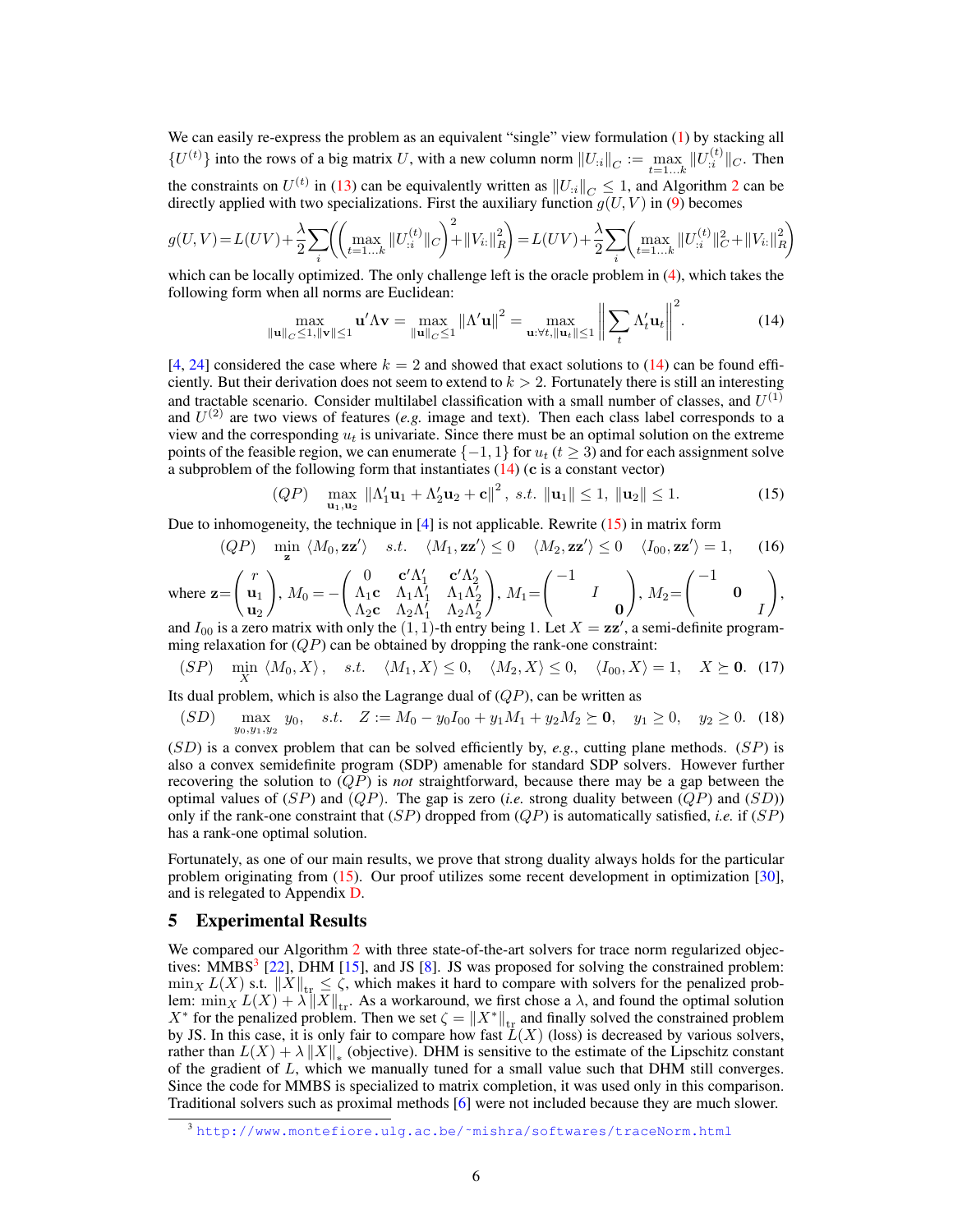



Comparison 1: Matrix completion We first compared all methods on a matrix completion problem, using the standard datasets MovieLens100k, MovieLens1M, and MovieLens10M [6, 8, 21], which are sized  $943 \times 1682$ ,  $6040 \times 3706$ , and  $69878 \times 10677$  respectively (#user  $\times$  #movie). They contain  $10^5$ ,  $10^6$  and  $10^7$  movie ratings valued from 1 to 5, and the task is to predict the rating for a user on a movie. The training set was constructed by randomly selecting 50% ratings for each user, and the prediction is made on the rest 50% ratings. In Figure 1 to 3, we show how fast various algorithms drive down the training objective, training loss  $L$  (squared Euclidean distance), and the normalized mean absolute error (NMAE) on the test data [see, *e.g.*, 6, 8]. We tuned the  $\lambda$  to optimize the test NMAE.

From Figure 1(a), 2(a), 3(a), it is clear that it takes much less amount of CPU time for our method to reduce the objective value (solid line) and the loss L (dashed line). This implies that local search and partially corrective updates in our method are very effective. Not surprisingly MMBS is the closest to ours in terms of performance because it also adopts local optimization. However it is still slower because their local search is conducted on a *constrained* manifold. In contrast, our local search objective is entirely unconstrained and smooth, which we manage to solve efficiently by L-BFGS.4

JS, though applied indirectly, is faster than DHM in reducing the loss. We observed that DHM kept running coordinate descent with a constant step size, while the totally corrective update was rarely taken. We tried accelerating it by using a smaller value of the estimate of the Lipschitz constant of the gradient of  $L$ , but it leads to divergence after a rapid decrease of the objective for the first few iterations. A hybrid approach might be useful.

We also studied the evolution of the NMAE performance on the test data. For this we compared the matrix reconstruction after each iteration against the ground truth. As plotted in Figure  $1(b)$ ,  $2(b)$ , 3(b), our approach achieves comparable (or better) NMAE in much less time than all other methods.

Comparison 2: multitask and multiclass learning Secondly, we tested on a multiclass classification problem with synthetic dataset. Following [15], we generated a dataset of  $D = 250$  features and  $C = 100$  classes. Each class c has 10 training examples and 10 test examples drawn independently and identically from a class-specific multivariate Gaussian  $\mathcal{N}(\mu_c, \Sigma_c)$ .  $\mu_c \in \mathbb{R}^{250}$  has the last 200 coordinates being 0, and the top 50 coordinates were chosen uniformly random from  $\{-1, 1\}$ . The  $(i, j)$ -th element of  $\Sigma_c$  is  $2^2(0.5)^{|i-j|}$ . The task is to predict the class membership of a given example. We used the logistic loss for a model matrix  $W \in \mathbb{R}^{D \times C}$ . In particular, for each

<sup>4</sup> [http://www.cs.ubc.ca/˜pcarbo/lbfgsb-for-matlab.html](http://www.cs.ubc.ca/~pcarbo/lbfgsb-for-matlab.html)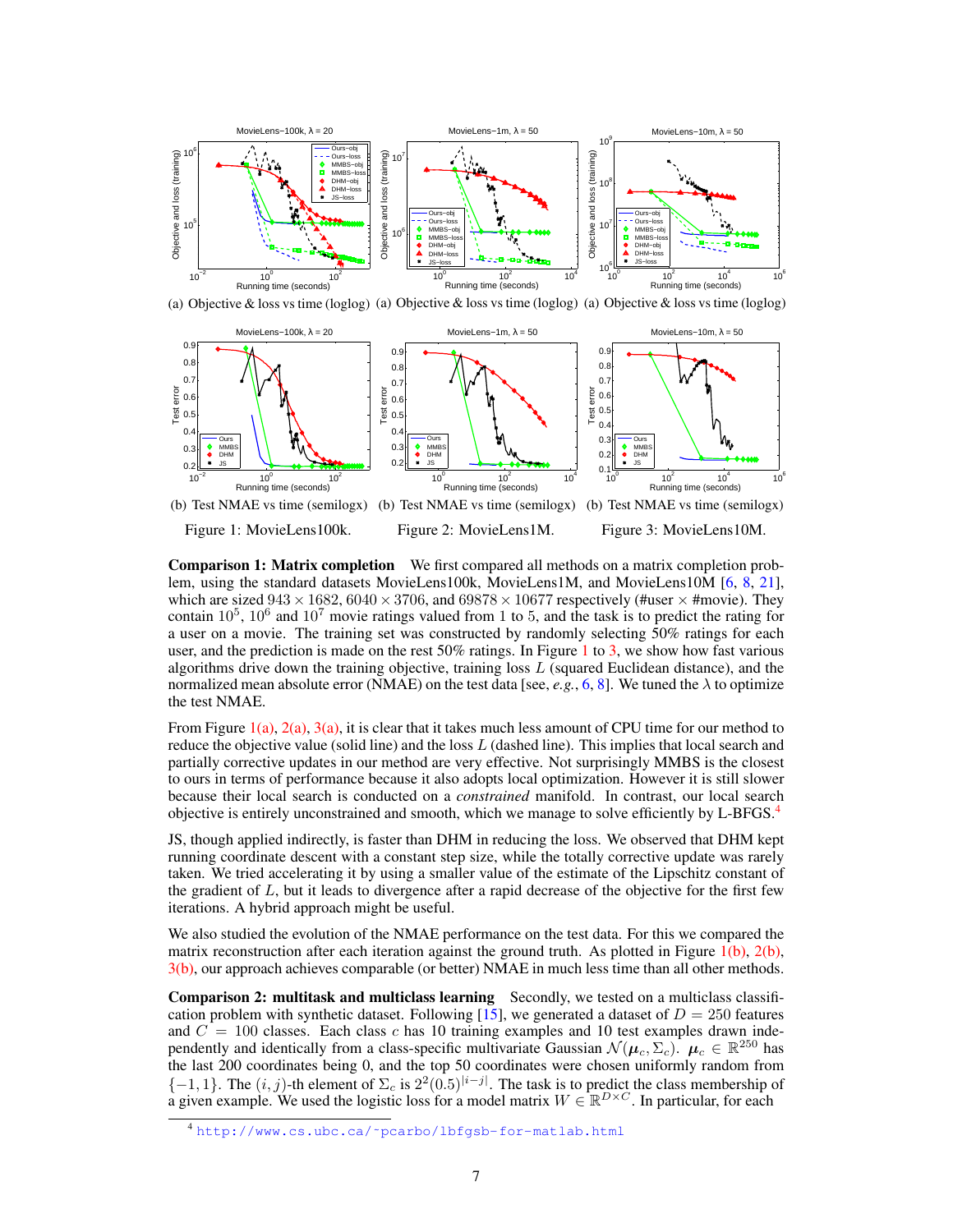training example  $x_i$  with label  $y_i \in \{1, ..., C\}$ , we defined an individual loss  $L_i(W)$  as

$$
L_i(W) = -\log p(y_i|\mathbf{x}_i; W),
$$

where for any class  $c$ ,

$$
p(c|\mathbf{x}_i;W) = Z_i^{-1} \exp(W'_{c} \mathbf{x}_i),
$$

$$
Z_i = \sum_c \exp(W'_{c} \mathbf{x}_i).
$$

Then  $L(W)$  is defined as the average of  $L_i(W)$  over the whole training set. We found that  $\lambda = 0.01$  yielded the lowest test classification error; the corresponding results are given in Figure 4. Clearly, the intermediate models output by our scheme achieve comparable (or better) training objective and test error in orders of magnitude less time than those generated by DHM and JS.



We also applied the solvers to a multitask learning problem with the school dataset  $[25]$ . The task is to predict the score of 15362 students from 139 secondary schools based on a number of school-specific and student-specific attributes. Each school is considered as a task for which a predictor is learned. We used the first random split of training and testing data provided by  $[25]$ <sup>5</sup>, and set  $\lambda$  so as to achieve the lowest test squared error. Again, as shown in Figure 5 our approach is much faster than DHM and JS in finding the optimal solution for training objective and test error. As the problem requires a large  $\lambda$ , the trace norm penalty is small, making the loss close to the objective.



Comparison 3: Multiview learning Finally we perform an initial test on our global optimization technique for learning latent models with multiple views. We used the Flickr dataset from NUS-WIDE [31]. Its first view is a 634 dimensional low-level feature, and the second view consists of 1000 dimensional tags. The class labels correspond to the type of animals and we randomly chose 5 types with 20 examples in each type. The task is to train the model in (13) with  $\lambda = 10^{-3}$ . We used squared loss for the first view, and logistic loss for the other views.

We compared our method with a local optimization approach to solving  $(13)$ . The local method first fixes all  $U^{(t)}$  and minimizes V, which is a convex problem that can be solved by FISTA [32]. Then it fixes V and optimizes  $U^{(t)}$ , which is again convex. We let Alt refer to the scheme that alternates these updates to convergence. From Figure 6 it is clear that Alt is trapped by a locally optimal solution, which is inferior to a globally optimal solution that our method is guaranteed to find. Our method also reduces both the objective and the loss slightly faster than Alt.

## 6 Conclusion and Outlook

We have proposed a new boosting algorithm for a wide range of matrix norm regularized problems. It is closely related to generalized conditional gradient method [33]. We established the  $O(1/\epsilon)$ convergence rate, and showed its empirical advantage over state-of-the-art solvers on large scale problems. We also applied the method to a novel problem, latent multiview learning, for which we designed a new efficient oracle. We plan to study randomized boosting with  $\ell_1$  regularization [34], and to extend the framework to more general nonlinear regularization [3].

<sup>5</sup>[http://ttic.uchicago.edu/˜argyriou/code/mtl\\_feat/school\\_splits.tar](http://ttic.uchicago.edu/~argyriou/code/mtl_feat/school_splits.tar)